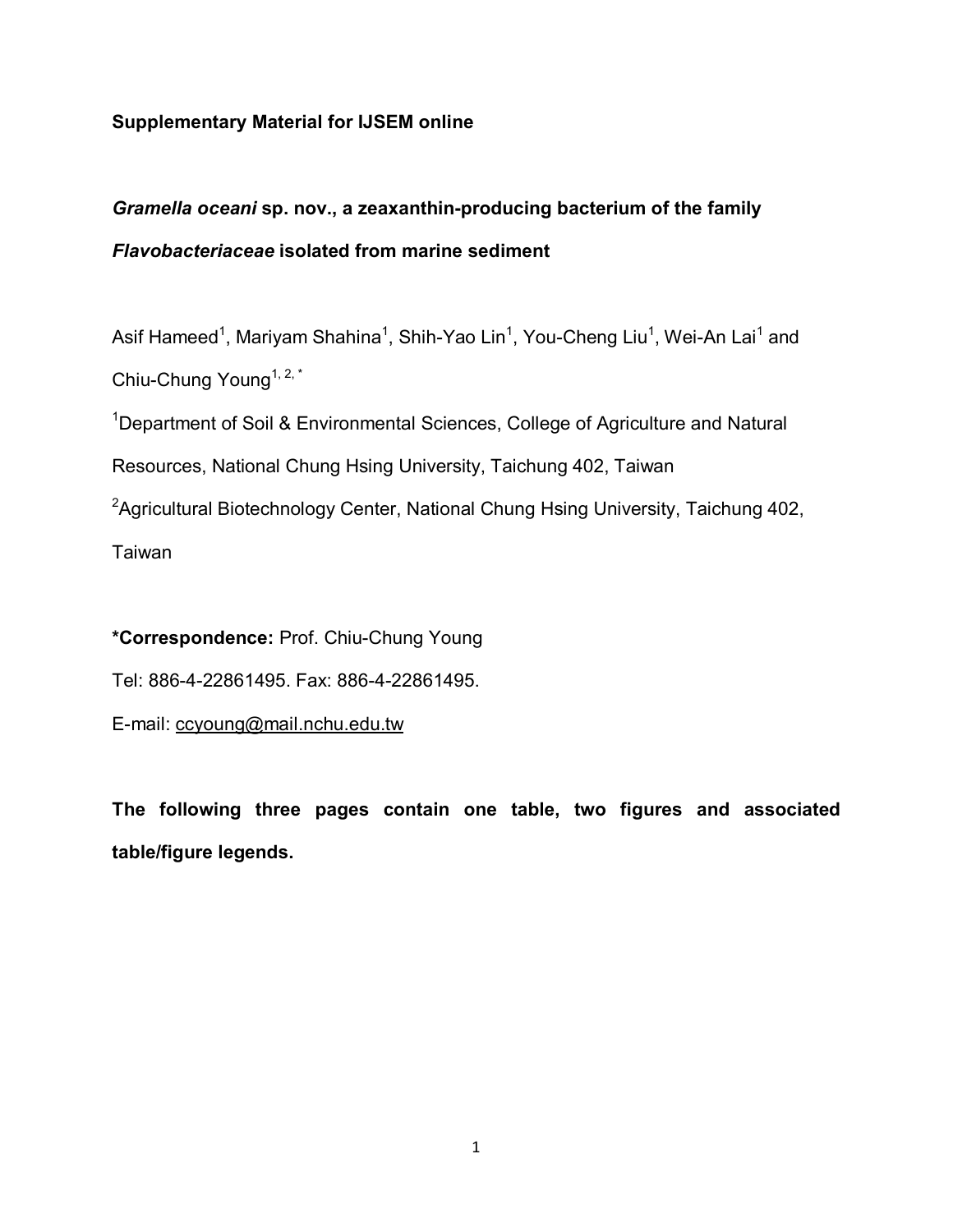#### **Supplementary Table S1.** Whole cell fatty acid profiles (%) of *Gramella* species

Taxa: 1, strain CC-AMSZ-T<sup>T</sup>; 2, '*G. planctonica*' CC-AMWZ-3<sup>T</sup>; 3, *G. flava* LMG 27360<sup>T</sup>; *G. aestuarii* JCM 17790<sup>T</sup>; 5, *G. echinicola* KCTC 12278<sup>T</sup>. All data are from our study. Major (> 5 % of total) fatty acids are highlighted as bold. Fatty acids amounting < 1 % of the total fatty acids in all strains are not shown. tr, trace  $($  < 1 % $);$  -, not detected.

| <b>Fatty acid</b>                     | 1    | $\overline{2}$           | 3    | 4    | 5    |
|---------------------------------------|------|--------------------------|------|------|------|
| Saturated                             |      |                          |      |      |      |
| $C_{16:0}$                            | 6.3  | 7.0                      | 3.2  | 2.8  | 9.1  |
| $C_{18:0}$                            | 1.5  | tr                       | tr   | 1.6  |      |
| <b>Branched saturated</b>             |      |                          |      |      |      |
| $iso-C_{14:0}$                        | 1.3  | 1.1                      | 3.0  |      | 1.6  |
| $iso-C_{15:0}$                        | 37.9 | 34.5                     | 33.1 | 36.3 | 25.6 |
| $iso-C_{16:0}$                        | 3.8  | 3.0                      | 5.7  | 2.8  | 11.8 |
| $iso-C_{17:0}$                        | 1.3  |                          | tr   |      | 1.0  |
| anteiso- $C_{15:0}$                   | 10.4 | 9.0                      | 6.5  | 7.8  | 8.7  |
| Unsaturated                           |      |                          |      |      |      |
| $C_{15:1}$ $\omega$ 5c                | 3.1  | 2.0                      | tr   | 4.6  |      |
| $C_{15:1}$ $\omega$ 6c                | 1.7  | $\overline{\phantom{0}}$ | tr   |      | 0.9  |
| $C_{17:1}$ $\omega$ 6c                | 1.8  | 1.2                      |      |      |      |
| $C_{17:1}$ $\omega$ 8c                | 1.0  |                          |      |      | 1.0  |
| $C_{17:1}$ $\omega$ 9c                | tr   | tr                       | 1.4  | tr   | tr   |
| $C_{18:1}$ $\omega$ 9c                | 1.2  | 1.2                      | tr   | 1.0  | tr   |
| Branched monounsaturated              |      |                          |      |      |      |
| iso- $C_{16:1}$ H                     | 1.3  |                          | 1.4  |      | 2.3  |
| anteiso-C <sub>17:1</sub> $\omega$ 9c | 2.9  |                          |      |      |      |
| Hydroxy                               |      |                          |      |      |      |
| $C_{15:0}$ 2-OH                       |      |                          | 1.4  | 1.4  | 1.9  |
| $C_{17:0}$ 2-OH                       |      |                          | 1.9  | 3.9  |      |
| iso- $C_{15:0}$ 3-OH                  |      |                          | 2.6  | 2.3  | 1.2  |
| iso- $C_{16:0}$ 3-OH                  |      |                          | 3.0  | 2.4  |      |
| iso-C <sub>17:0</sub> 3-OH            |      |                          | 11.6 | 14.2 |      |
| $C_{17:0}$ cyclo                      |      | 1.4                      |      |      | 2.2  |
| Summed feature 3                      | 5.4  | 15                       | 13.8 | 5.2  | 22   |
| Summed feature 4                      | 1.2  | 1.2                      |      |      |      |
| Summed feature 9                      | 14.4 | 12.8                     | 6.4  | 6.4  | 5.1  |

As indicated by Montero-Calasanz *et al*. (2013) summed features are groups of two or three fatty acids that are treated together for the purpose of evaluation in the MIDI system and include both peaks with discrete equivalent chain lengths (ECL) as well as those where the ECL are not reported separately. Summed feature 3 was listed as C16:1 *ω*6*c* and/or C16:1 *ω*7*c*; Summed feature 4 was listed as anteiso-C 17:1 B and/or iso-C17:1 I; Summed feature 9 was listed as iso-C17:1 *ω*9*c* and/or C16:0 10-methyl.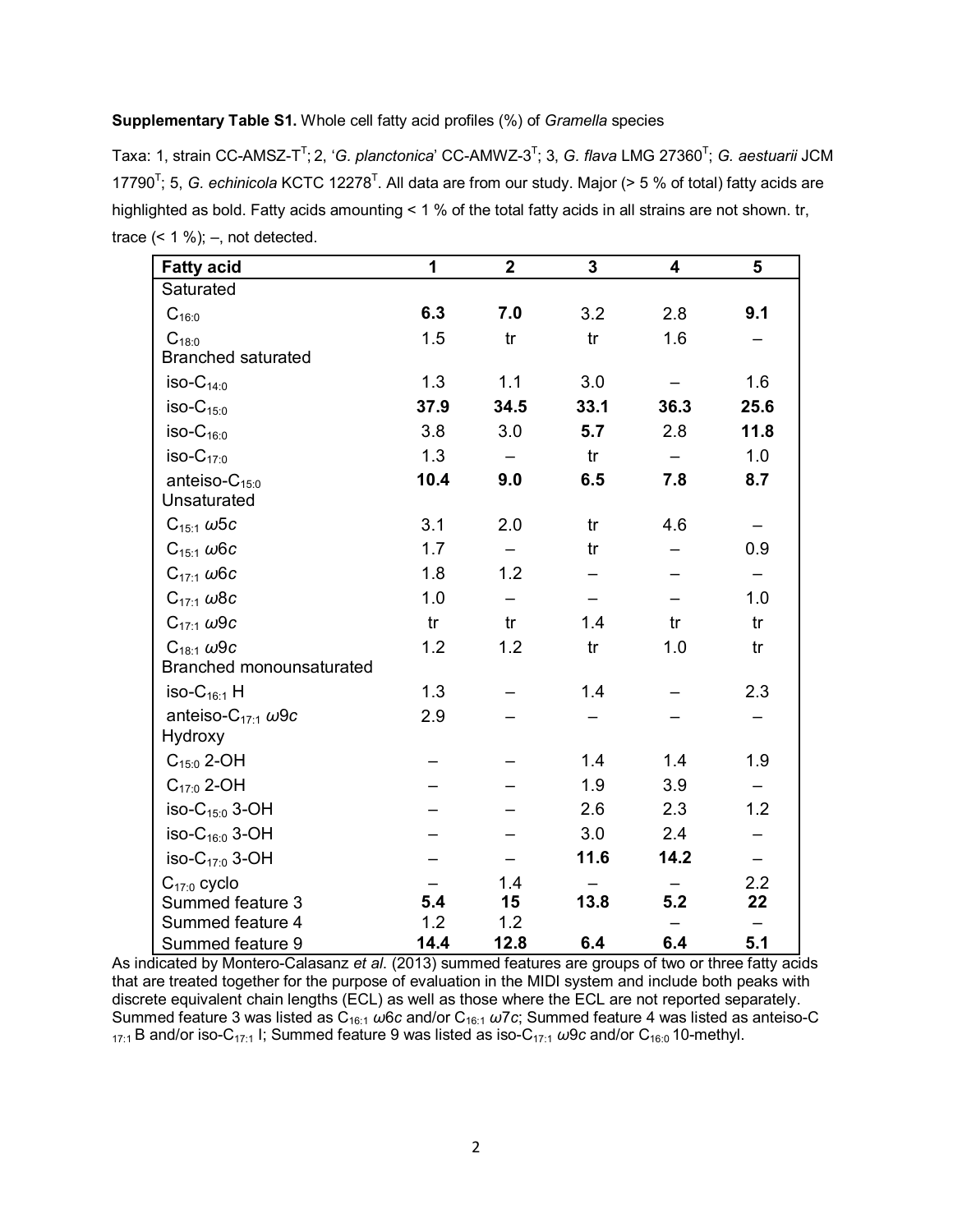

**Supplementary Fig. S1.** Light microscopic image of Gram's reagent-stained cells of strain CC-AMWZ-9 T . Cells were cultivated in MA for 24**–**48 h at 30 °C. Bar, 5 *μ*m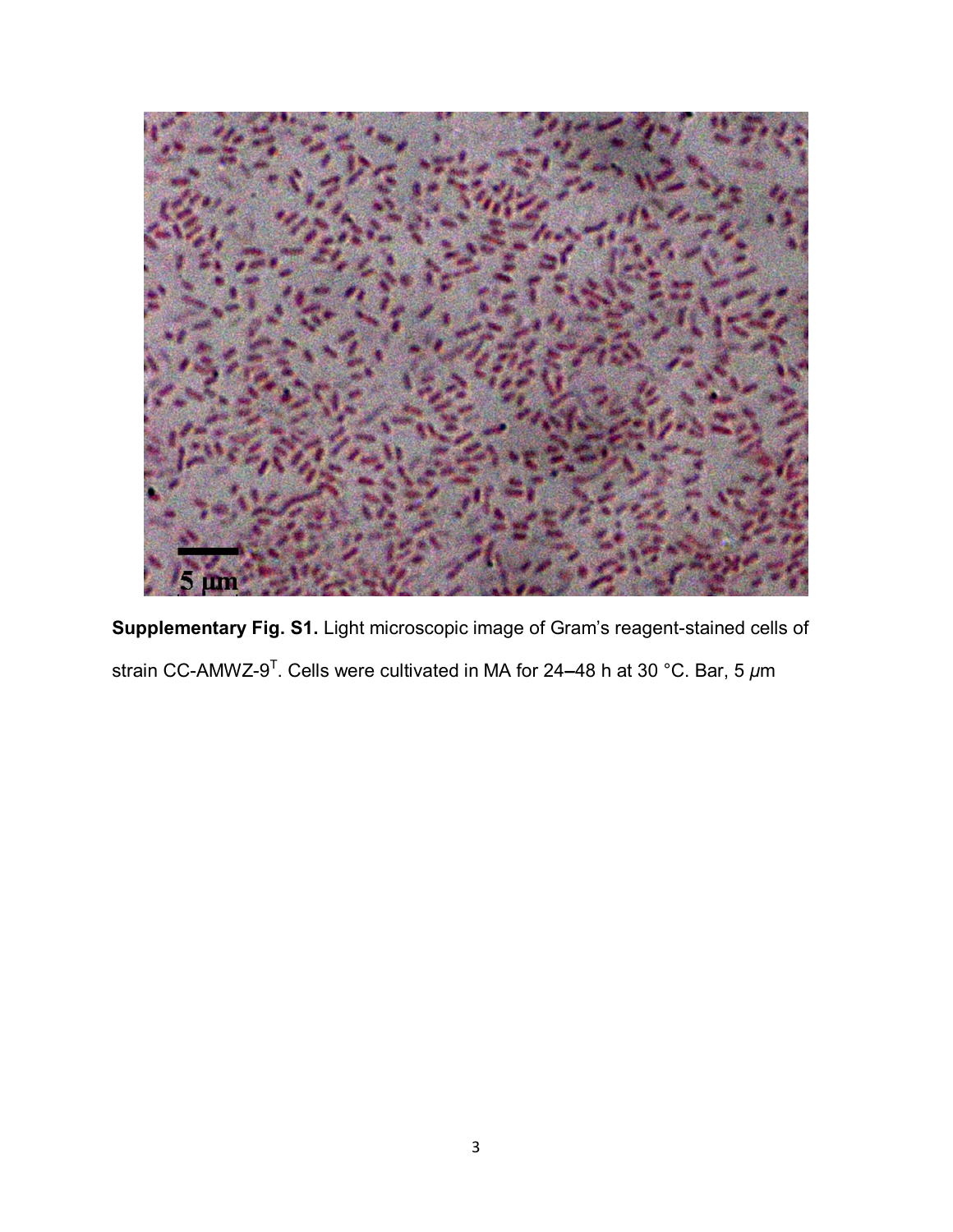

**Supplementary Fig. S2.** Polar lipid profiles of *Gramella* species as determined by twodimensional thin layer chromatography: (a), strain CC-AMSZ-T T ; (b), *G. flava* LMG 27360<sup>T</sup>; (c), *G. aestuarii* JCM 17790<sup>T</sup>; (d), *G. echinicola* KCTC 12278<sup>T</sup>. Total polar lipids were visualized by spraying the TLC plates with 10 % ethanolic molybdatophosphoric acid. PE, phosphatidylethanolamine; L1–6, unidentified lipids; AL1–3, unidentified aminolipids; PL1–2, unidentified phospholipids.